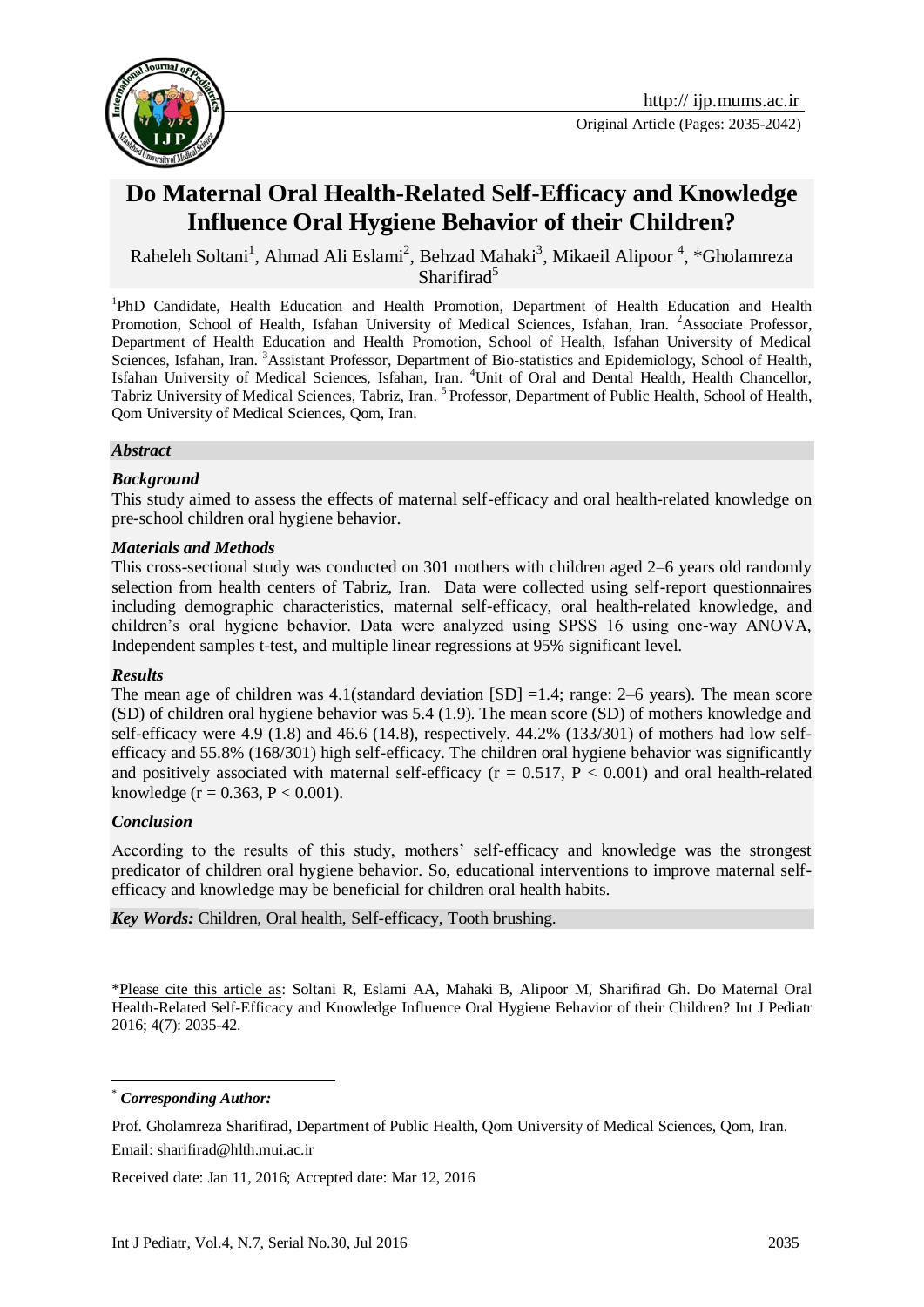# **1- INTRODUCTION**

Early childhood caries (ECC) defined as dental caries of primary teeth in a child up to 71 months or younger (1), still remains a serious difficulty in both several developing and developed countries (2). In the rang prevalence of ECC- from 6 to 90% - developed countries get the lower end, and developing countries get the middle to higher end (3). In Iran , the national oral health study showed that only 11% of the 6-year-old children were free from dental caries, and also in this age the decayed, missing, filled teeth (dmft) score, was 5 (4). Oral hygiene is a major public health problem (5) that has some impacts on children's health such as quality of life (6, 7), wellbeing, and development (8).

Also, caries in primary dentition is a risk factor to caries in permanent dentition (9). The dietary and oral health behavior had positive association with ECC (10). In a study by Sarumathi et al. it was revealed that oral hygiene practice and eating habits have been associated with dental caries prevalence in children (11). The American Academy of Pediatric Dentistry (AAPD) suggests that oral hygiene should start as soon as an infant's teeth erupt, and brushing twice daily is a part of recommendations (12). Also, oral hygiene begins and maintains during early childhood (9). Parents are responsible for their children's oral hygiene and mother's role is more significant (13). On the other side, oral health behaviors and conditions have been found to be related to psychosocial factors like self-efficacy (14). Self-efficacy is "the belief in one's capabilities to organize and execute the courses of action required to manage prospective situations" (15). Studies show that self-efficacy is an important predictor of oral health behaviors such as brushing and flossing (16-18); also higher selfefficacy of mothers is strongly associated with children's brushing frequency (19, 20). Despite the importance of self-

efficacy in oral health behaviors such as tooth brushing, there is not relatively enough research on self-efficacy in oral health (21). This study aimed 1) to determine oral health-related knowledge and self-efficiency of mothers whose children aged 2–6 years, 2) to explore the effect of maternal self-efficiency and oral health-related knowledge on their children's oral hygiene behavior.

# **2- MATERIALS AND METHODS**

# **2-1.Study design and procedures**

The cross-sectional study was conducted in 2014. Study participants were 301 mothers with children aged 2–6 years old, referring to health centers of Tabriz city, East Azerbaijan province, Iran. The permission of the Ethics Committee of Isfahan University of Medical Sciences, Iran, was obtained. The purpose of the study was explained to participants, and a written consent was obtained from participants entered to the study voluntarily. The self-administered questionnaire was completed anonymously by mothers. Data were collected through questionnaires completed either selfadministered or interview.

Questionnaires from illiterate mothers were completed through face-to-face interviews by trained health nurses. Multistage sampling method was used for sampling. According to socioeconomic status, the city was divided into 3 regions, and then 4 health centers were selected randomly from each region. Participants were randomly selected from each health center according to the proportion of children aged 2 - 6 years old. Finally 301 mother-child pairs were included from 12 health centers of Tabriz, Iran. The eligibility criteria for inclusion were mothers with children aged 2–6 years old, willing to participate in the study, and not suffering from special mental and emotional diseases based on maternal selfreport and their medical profiles.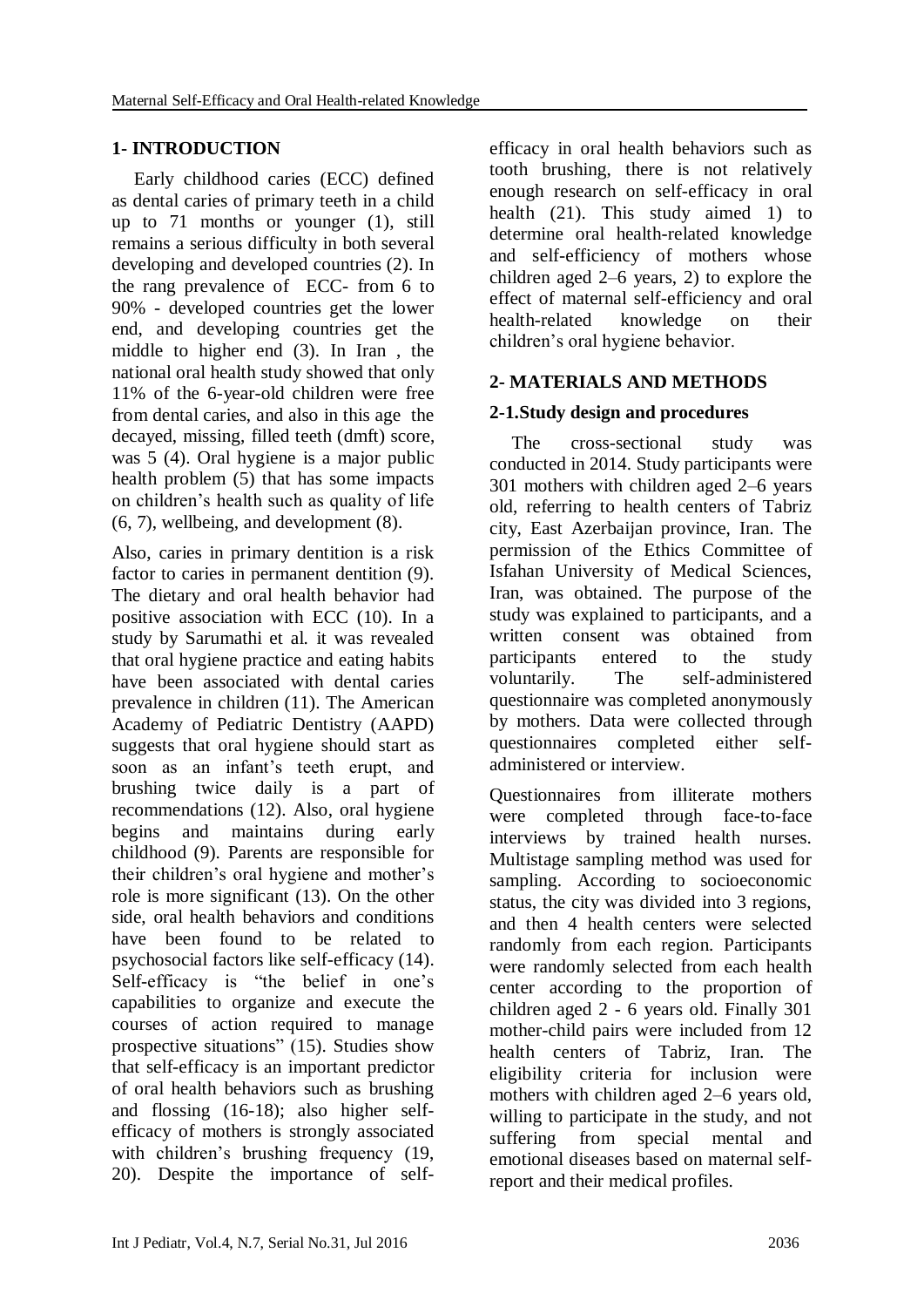# **2-2. Measurements**

The questionnaire was composed of four parts: demographic characteristics data (8 item), oral health knowledge (10-item), oral health self-efficacy (9-item), and child oral hygiene behavior (1-item).

Demographic characteristics data were maternal and child's age (in year), child gender, number of children, maternal occupation status, economic status (poor, average and good), and mother's educational level (illiterate, primary, secondary school, high school, diploma, and University).

Oral hygiene behavior includes child's tooth brushing frequency per week and was assessed through an open format item during the past 7 days by mother's selfreport. "How many times were your child's teeth brushed by own or someone else during 7 days ago'' (19, 22).

The oral health-related knowledge was assessed through 10 multiple choice items in which every correct answer was given the score 1 and incorrect or "do not know" answer was given a score of 0. Total maternal knowledge score ranged from 0 to 10 and the higher score indicated the higher oral health knowledge. The reliability has been tested in the previous study: Reliability was 0.71 determined by Cranach's alpha (23).

The oral health-related self-efficacy (OHSE) was assessed based on the previous instrument (20), developed by Finlayson et al. and the Cranach's alpha was 0.91. The OHSE consisted of nine items measuring mothers' ability to brush child's teeth under several different conditions, asking participants to indicate how confident they were that they can have their child's teeth brushed when they were depressed, anxious, under a lot of stress, feeling that they were too busy, tired and worried about other things in their life. For each item, participants rated their level of confidence on a 10 points scale (1 = not at all confident,  $10 = \text{very}$ ) confident). The possible score range was 9–90 categorized in two levels including low self-efficacy (9–45) and high selfefficacy ( 46–90) . Higher scores indicate higher self-efficacy. The OHSE scale originally written in English, it was translated into Persian; therefore, we performed the translation and back translation process. The content validity was performed via expert panel of twelve academicians (four dental public health, two psychologists, four health education and two health care providers). The mean Content Validity Ratio (CVR) and Content Validity Index (CVI) were calculated 0.66 and 0.79 respectively. In this study, the Cranach's alpha for Persian version was 0.88 that indicates an acceptable internal consistency. The test-retest coefficient (15 days interval for 30 participants) was 0. 86  $(P = 0.001)$ .

# **2.3. Data analyses**

SPSS version 16 (SPSS, Inc., Chicago, IL, USA) statistical software was used to analyze the data. Descriptive statistics were performed to explore means ± standard deviation (SD) for continuous variables and percentage (%) for categorical variables, respectively. Oneway ANOVA test and independent samples t-test were used to compare oral health-related knowledge and self-efficacy score in groups of categorical variables. Pearson correlation coefficient was used to determine correlation between continuous variables and oral hygiene behavior. The simple and multiple linear Regression model were performed to evaluate the association between children's oral hygiene behavior with independent variables. For all tests, the significance level of α (P- value) was considered as 0.05.

### **3-RESULTS**

The mean age of mothers was 30.9 (standard deviation  $[SD] = 5.1$  years; range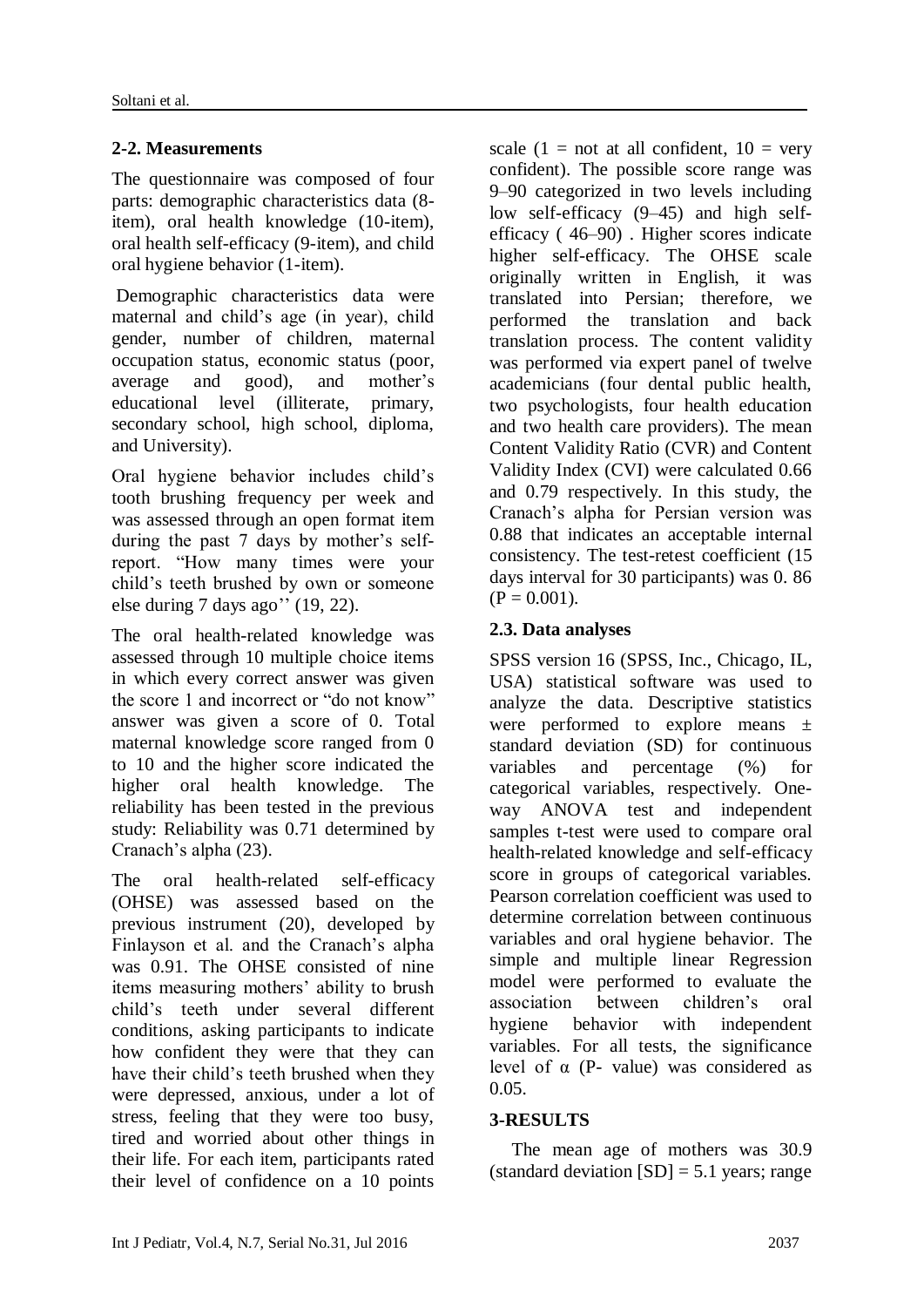$= 19-45$ ), and children 4.1 (SD =1.4 years; range: 2-6). 276 mothers (91.7%) were unemployed (housewives). According to the results, 22.3% of mothers had higher educational level and 1.3% was illiterate. Among children, 52.2% were boys and 47.7 % were girls (**Table.1**).

The mean of child's oral hygiene behavior score was reported 5.4 (range:  $0-9$ , SD = 1.9). The mean (SD) knowledge score of maternal was 4.9 (1.8), and the mean (SD score of self-efficacy was 46.6 (14.8). According to the results, 44.2% of mothers (133/301) had low self-efficacy and 55.8% (168/301) of them had high self-efficacy.

Results showed that children's oral hygiene behavior was significantly and positively associated with maternal knowledge ( $r = 0.363$ ,  $P < 0.001$ ) and selfefficacy (R = 0.517, P < 0.001) (**Table.2**).

Based on results in (**Table.3**), the selfefficacy ( $\beta$ =0.059), knowledge ( $\beta$ =0.233), and child's age  $(\beta=0.39)$  were the significant predicting factors for children's oral hygiene behavior  $[F (9,291) =19.9;$ P<0.001; R=0.618].

Based on results in (**Table.4**), the selfefficacy of mothers was significantly associated with their educational level. Also, there is no significant relationship between maternal self-efficacy and her occupation status. On the other hand, maternal knowledge was statistically associated with her occupation status and education level ( $P < 0.05$ ).

| Variables           | Catogores     | n $(\%);$ Mean $\pm$ SD |
|---------------------|---------------|-------------------------|
| Child's gender      | Male          | 157(52.2)               |
|                     | Female        | 144 (47.7)              |
|                     | Illiterate    | 4(1.3)                  |
|                     | Primary       | 23(7.6)                 |
| Maternal education  | Middle school | 35(11.6)                |
|                     | High school   | 27(9)                   |
|                     | Diploma       | 145 (48.2)              |
|                     | University    | 67(22.3)                |
| Maternal occupation | Employed      | 25(8.3)                 |
|                     | Unemployed    | 276 (91.7)              |
|                     | Low           | 79(26.2)                |
| Economic status     | Mdium         | 173 (57.5)              |
|                     | High          | 49(16.3)                |
| Number of children  | One           | 126(42.9)               |
|                     | Two           | 144(47.8)               |
|                     | Three or more | 28(9.3)                 |
| Age $(yr)$          | Children      | $4.1 \pm 1.4(2-6)$      |
|                     | Maternal      | $30.9 \pm 5.1(19-45)$   |

**Table1**: Socio-demographic characteristics of the samples, n=301

#### **Table 2**: Pearson's correlation coefficients between each of the continuous variables

| Variables     | Oral hygien |  | Self-efficacy |          | Knowledge |          | Mean (SD)  |
|---------------|-------------|--|---------------|----------|-----------|----------|------------|
|               | P-value     |  | P-value       |          | P-value   |          |            |
| Oral hygien   |             |  | 0.001         | $0.517*$ | 0.001     | $0.363*$ | 5.4(1.9)   |
| Self-efficacy |             |  |               |          | 0.001     | $0.328*$ | 46.6(14.8) |
| Knowledge     |             |  |               |          |           |          | 4.9(1.8)   |

\*Correlation is significant at the 0.01 level (two-tailed); r= Correlation coefficient; SD: Standard deviation.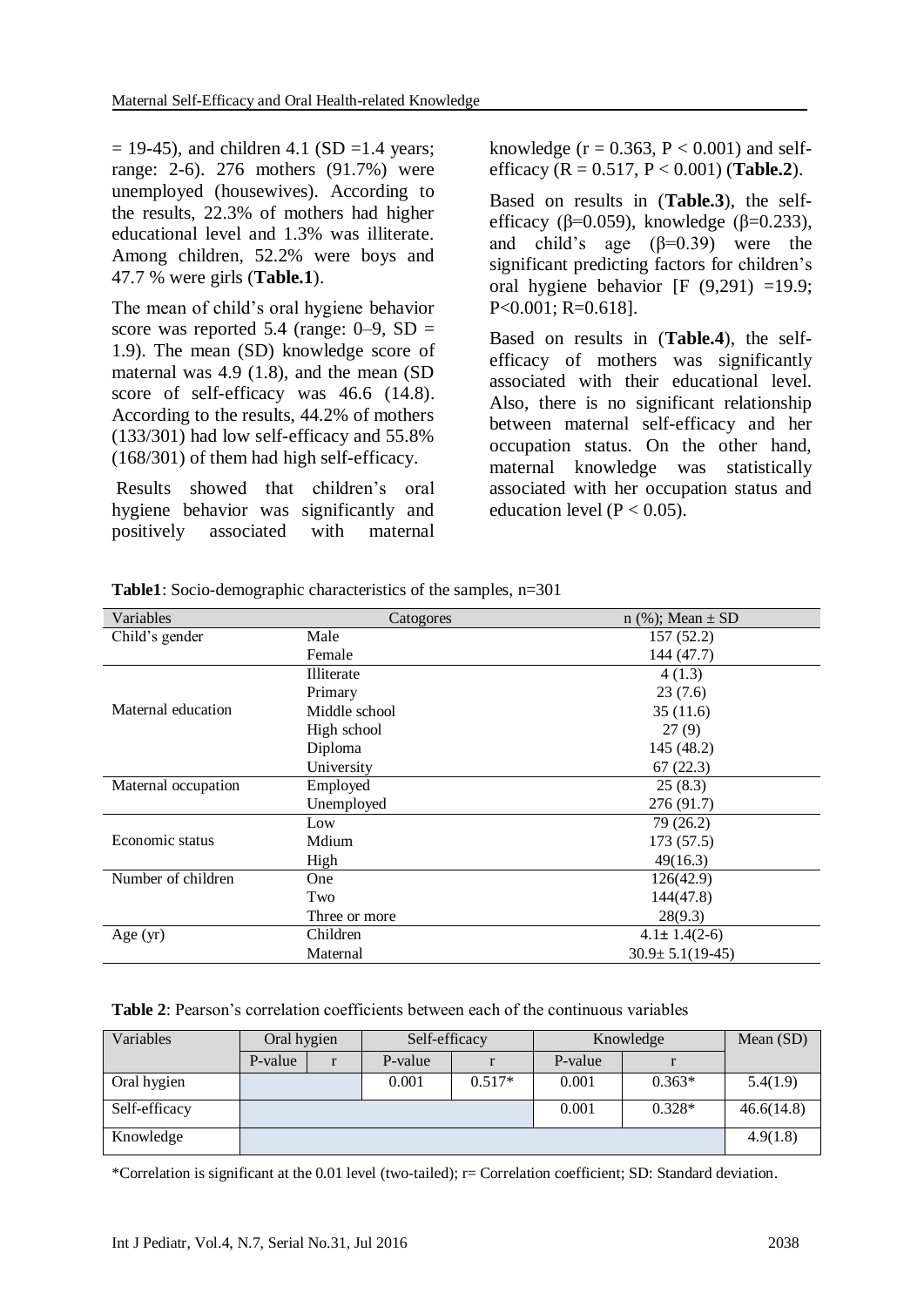|               |             |              | Unstandardized |         |        |       |                |
|---------------|-------------|--------------|----------------|---------|--------|-------|----------------|
| Model         | Variables   | coefficients |                | P-value | 95% CI |       | Adjusted $R^2$ |
|               |             | B            | <b>SE</b>      |         | Lower  | Upper |                |
|               |             |              |                |         | Bound  | Bound |                |
|               | Self-ficacy | 0.072        | 0.007          | < 0.001 | 0.059  | 0.086 | 0.265          |
| 2             | Knowledge   | 0.408        | 0.061          | < 0.001 | 0.28   | 0.52  | 0.129          |
| $3^{\dagger}$ | Self-ficacy | 0.059        | 0.007          | < 0.001 | 0.046  | 0.074 |                |
|               | Knowledge   | 0.233        | 0.06           | < 0.001 | 0.12   | 0.35  | 0.363          |
|               | Child's age | 0.39         | 0.071          | < 0.001 | 0.25   | 0.53  |                |

|  | Table 3: Simple and multiple regression of predictor factors and children's oral hygien behavior |
|--|--------------------------------------------------------------------------------------------------|
|  |                                                                                                  |

**Model.1**: the simple regression: variable included in the model is Self-efficacy  $[F (1,299) = 108, R=517,$ P<0.001]. **Model.2**: the simple linear regression: variable included in the model is Knowledge [F (1,299) =45.3, R=363, P<0.001].

† The multiple regression: demographic variables included in the model are age, education, economic status, number of children, occupation and marital status (Insignificant factors weren't shown in this table). SE: Standard error.

| Table 4: Mean and SD of the scores of self-efficacy and knowledge with demographic characterise |  |  |  |
|-------------------------------------------------------------------------------------------------|--|--|--|
| of subjects                                                                                     |  |  |  |

| Demographic characteristic | Self-efficacy   |                    | Knowledge     |                    |
|----------------------------|-----------------|--------------------|---------------|--------------------|
|                            | Mean $\pm SD$   | P-value            | $Mean \pm SD$ | P-value            |
| Maternal education         |                 | $< 0.001^a$        |               | 0.001 <sup>a</sup> |
|                            |                 |                    |               |                    |
| Illiterate                 | $25 \pm 11.3$   |                    | $2.5 \pm 1.7$ |                    |
|                            |                 |                    |               |                    |
| Primary                    | $35.5 \pm 13.7$ |                    | $3.4 \pm 1.6$ |                    |
|                            |                 |                    |               |                    |
| Middle school              | $43.2 \pm 12.1$ |                    | $4.2 \pm 1.7$ |                    |
|                            |                 |                    |               |                    |
| High school                | $45.9 \pm 13.4$ |                    | $4.4 \pm 1$   |                    |
| Diploma                    | $48.4 \pm 14.3$ |                    | $5.2 \pm 1.7$ |                    |
| University                 | 49.5(15.6)      |                    | 5.7(1.2)      |                    |
| Maternal occupation        |                 | 0.630 <sup>t</sup> |               | $0.003^t$          |
| Employed                   | $47.9 \pm 15$   |                    | $5.9 \pm 1.9$ |                    |
| Unemployed                 | $46.4 \pm 14$   |                    | $4.8 \pm 1.8$ |                    |
| Number of children         |                 | $0.116^a$          |               | $0.046^{\circ}$    |
| One                        | $48.6 \pm 14.6$ |                    | $5.2 \pm 1.7$ |                    |
| Two                        | $45.5 \pm 14.8$ |                    | $4.8 \pm 1.8$ |                    |
| Three or more              | $43 \pm 15.4$   |                    | $4.4 \pm 1.9$ |                    |
| Economic status            |                 | $0.566^{\circ}$    |               | 0.001 <sup>a</sup> |
| Poor                       | $45.7 \pm 16.2$ |                    | $4.2 \pm 1.8$ |                    |
| Average                    | $46.3 \pm 14.2$ |                    | $5.1 \pm 1.7$ |                    |
| Good                       | $48.4 \pm 15$   |                    | $5.2 + 2$     |                    |

Test applied: <sup>t</sup>independent samples t-test; <sup>a</sup> One-way analysis of variance (ANOVA); SD: Standard deviation.

#### **4- DISCUSSION**

This study was done to explore the impact of maternal self-efficacy and oral health-related knowledge on child oral hygiene. To our knowledge, this study is

one of the very few studies investigating the impact of maternal oral health related self-efficiency and knowledge on children's oral hygiene in Iran. According to the findings of this study, maternal selfefficiency and oral health-related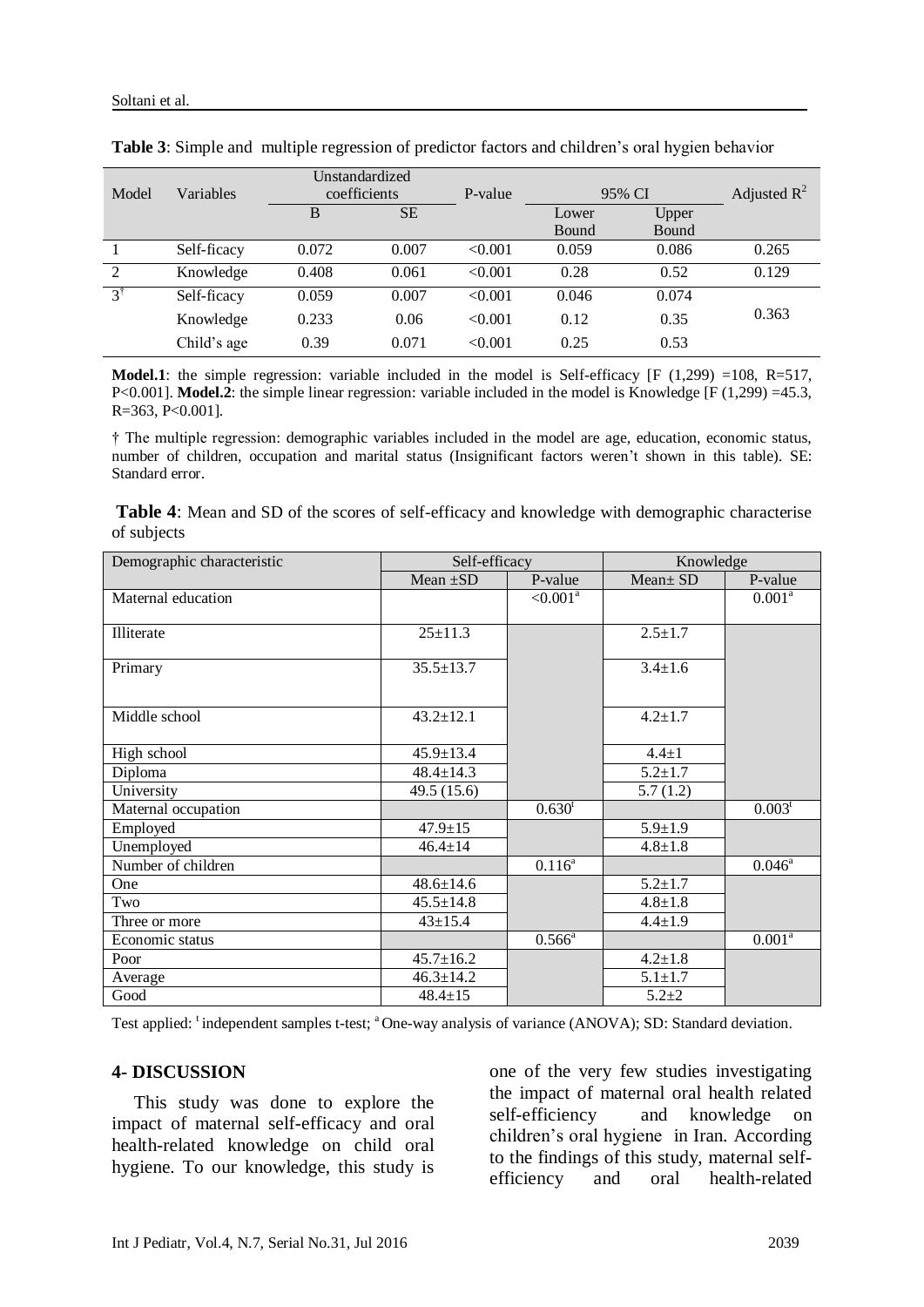knowledge play important role in children's oral hygiene behavior. The present study showed that the mean score of children's oral hygiene behavior was 5.4 (SD=1.9). This showed a poor oral hygiene behavior among children. This finding is consistent with previous study conducted in Iran in which "once a day" oral-cleaning was reported 34% among 1-3 years old children (24). This finding contrasts with previous studies by Finlayson et al. and Trubey ea al. reported a higher tooth brushing frequency in children (19, 22). In the Finlayson et al. study, the mean of children's brushing frequency was 8.4 among 1-3 years old and 9.7 among 4-5 years old per week (19). In the Trubey ea al. study, the mean of weekly tooth brushing was reported 12.5 (22).

This study indicated that children's oral hygiene was significantly and positively associated with mothers' self-efficacy. This finding is consistent with several previous studies that found a significant association between mothers' self-efficacy and their children's tooth brushing practice (19, 20). In another study, it was found that there was a relationship between parental self-efficacy and frequency of both parent and child tooth brushing habit (14). Jamieson et al. found the low selfefficacy as a risk factor to poor oral health in pregnant aboriginal Australian women (21). Also, studies have showed that other aspects of child's healthy behavior and lifestyle such as fruit, vegetable intake, and, nourishing practices are influenced by mother's self-efficacy (25-27). In a qualitative study showed that maternal self-efficacy as an important barrier to breastfeeding among the nursing mothers (28). Maternal self-efficacy is the main precondition to enhance children oral hygiene. Therefore, improving maternal self-efficacy could lead to promotion of healthy dental habits among children (19). Hence, educational interventions based on

increasing self-efficacy could be helpful to improve preventive oral hygiene behavior among children.

Results of the Pearson's correlation coefficients of maternal self-efficacy, oral health knowledge and children's oral hygiene are shown in (**Table.2**). Mothers' oral health-related knowledge was positively correlated with children's oral hygiene behavior. This finding confirms other similar studies in this field (20, 29). Also, studies reported the positive effect of maternal knowledge on their children growth (30) and healthy behavior such as multivitamin and iron drops intake (31). Knowledge is a predisposing factor towards promoting healthy behaviors. Hence, health care providers should implement appropriate programs to increase maternal oral health-related knowledge.

In this study, oral health knowledge of employed mothers was significantly higher than oral health knowledge of unemployed (Housewife) mothers. This result supports previous study in this filed (23). This study finding showed a significant difference between maternal oral health knowledge and education level. This finding confirms the findings of other studies that addressed the impact of mother's education on her oral health knowledge (23, 32). Hence, unemployed (Housewife) mothers and mothers with low education need to be in the priority group in the health promotion programs for children oral hygiene behavior.

# **4-1. Limitations of the study**

 There were some limitations in this study. *First*, the questionnaire was selfreported that could be a subject to recall bias. *Second*, this was a cross-sectional study; therefore, may not lead to casual inferences among maternal self-efficacy and children's oral hygiene. Despite of limitations, the findings of this study can provide some evidence to design effective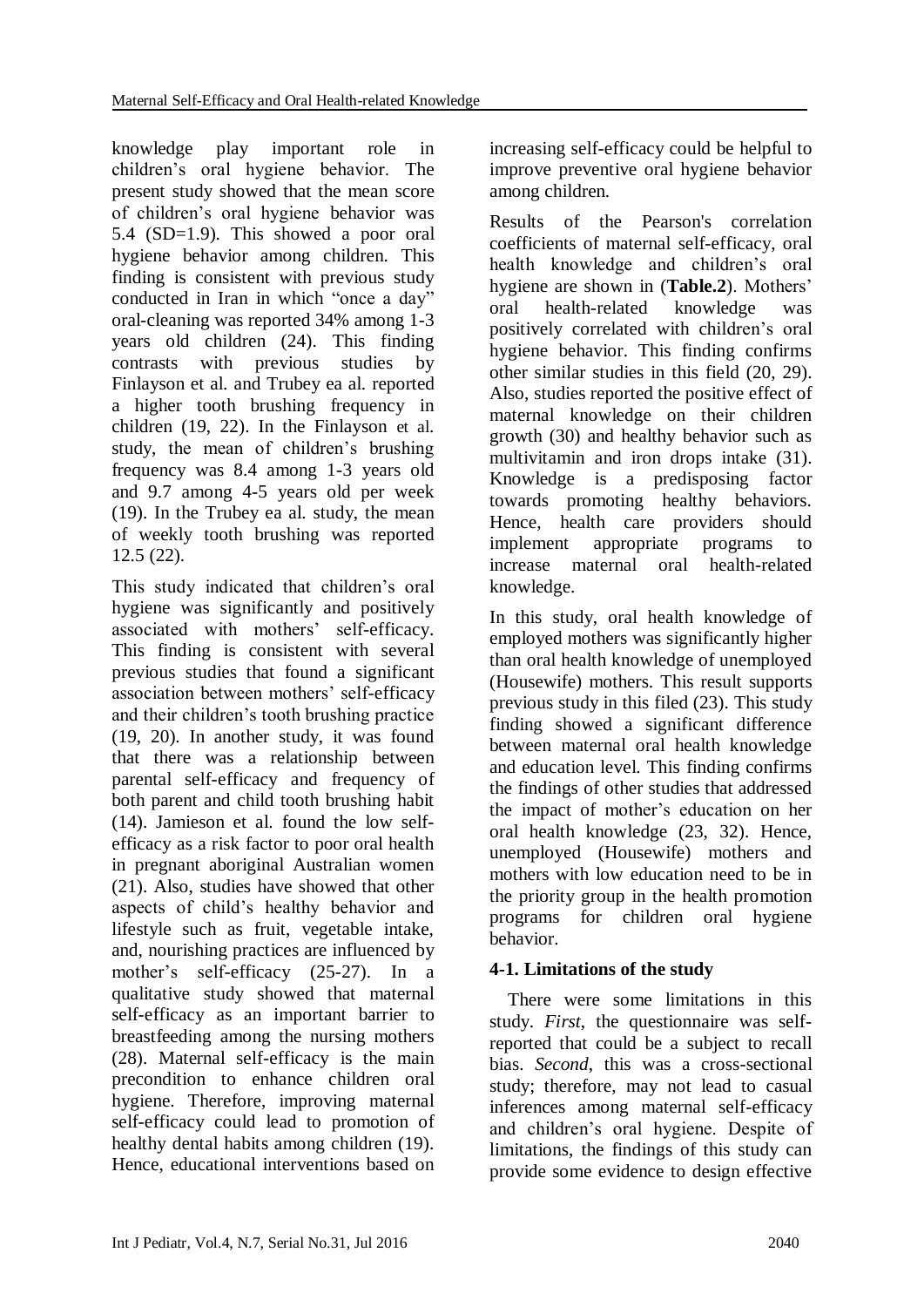interventions on children oral hygiene behavior especially in health care settings.

### **5. CONCLUSION**

According to the results of this study, both maternal self-efficacy and knowledge was the strongest predicator of children's oral hygiene. Hence, based on these two predicators, oral health promotion interventions seem necessary. The health providers need to improve maternal selfefficacy and knowledge regarding the importance of child oral hygiene behavior.

### **6- CONFLICT OF INTEREST:** None.

### **7- ACKNOWLEDGMENTS**

The authors appreciate the Education Deputy of Isfahan University of Medical Sciences for their financial support, all mothers for their participation in completing the questionnaires and the staffs of health centers for their cooperation. Special appreciation should be given to Ms. Fariba Soltani who has steadily helped us through the process of translating and editing the paper \_ MA in TEFL, Junior high school English teacher, Tabriz, District 3.

### **8- REFERENCES**

1. Tiwari T, Quissell DO, Henderson WG, Thomas JF, Bryant LL, Braun PA, et al. Factors Associated with Oral Health Status in American Indian Children. J Racial Ethn Health Disparities 2014;1(3):148-56.

2. Mohebbi SZ, Virtanen JI, Vahid-Golpayegani M, Vehkalahti MM. A cluster randomized trial of effectiveness of educational intervention in primary health care on early childhood caries. Caries Res 2009; 43(2):110-8.

3. Naidu R, Nunn J, Forde M. Oral healthcare of preschool children in Trinidad: a qualitative study of parents and caregivers. BMC oral health 2012; 12(1):27.

4. Bayat Movahed S, Samadzadeh H, Ziyarati L, Memory N, Khosravi R, Sadr Eshkevari P. Oral health of Iranian children in 2004: a national pathfinder survey of dental caries and treatment needs. EMHJ 2011; 17(3):243-9.

5. Dakhili S, Alsuwaidi NO, Saeed S, Murad SB, Mohammad D, Muttappallymyalil J, et al. Oral Hygiene: Association between knowledge and Practice among school going children in Ajman, United Arab Emirates. A J R C 2014; 2(10):39.

6. Ramos-Jorge J, Pordeus IA, Ramos-Jorge ML, Marques LS, Paiva SM. Impact of untreated dental caries on quality of life of preschool children: different stages and activity. Community Dent Oral Epidemiol 2014; 42(4):311-22.

7. Keboa M, Madathil S, Nicolau B. Do perceived dental treatment needs reflect objectively measured needs in children? Int J Pediatr 2016 (in press).

8. Young D, Riggs E, Tadic M, Watt R, Gondal10 I, Waters E. Child oral health in migrant families: A cross-sectional study of caries in 1-4 year old children from migrant backgrounds residing in Melbourne, Australia. Community Dental Health 2016; 33:1-7.

9. Wigen TI, Wang NJ. Does early establishment of favorable oral health behavior influence caries experience at age 5 years? Acta Odontol Scand 2015; 73(3):182-7.

10. Kuriakose S, Prasannan M, Remya KC, Kurian J, Sreejith KR. Prevalence of early childhood caries among preschool children in Trivandrum and its association with various risk factors. Contemp Clin Dent 2015;6(1):69- 73.

11. Sarumathi T, Kumar S, Datta M, Hemalatha VT, Nisha VA. Prevalence, Severity and Associated Factors of Dental Caries in 3-6 Year Old Children: J Clin Diagn Res 2013; 7(8):1789-92.

12. Agostini BA, Machry RV, Teixeira CRdS, Piovesan C, Oliveira MDM, Bresolin CR, et al. Self-Perceived Oral Health Influences Tooth Brushing in Preschool Children. Braz Dent J 2014; 25(3):248-52.

13. Saied-Moallemi Z, Virtanen J, Ghofranipour F, Murtomaa H. Influence of mothers' oral health knowledge and attitudes on their children's dental health. European Archives of Paediatric Dentistry 2008;9(2):79- 83.

14. de Silva-Sanigorski A, Ashbolt R, Green J, Calache H, Keith B, Riggs E, et al. Parental self-efficacy and oral health-related